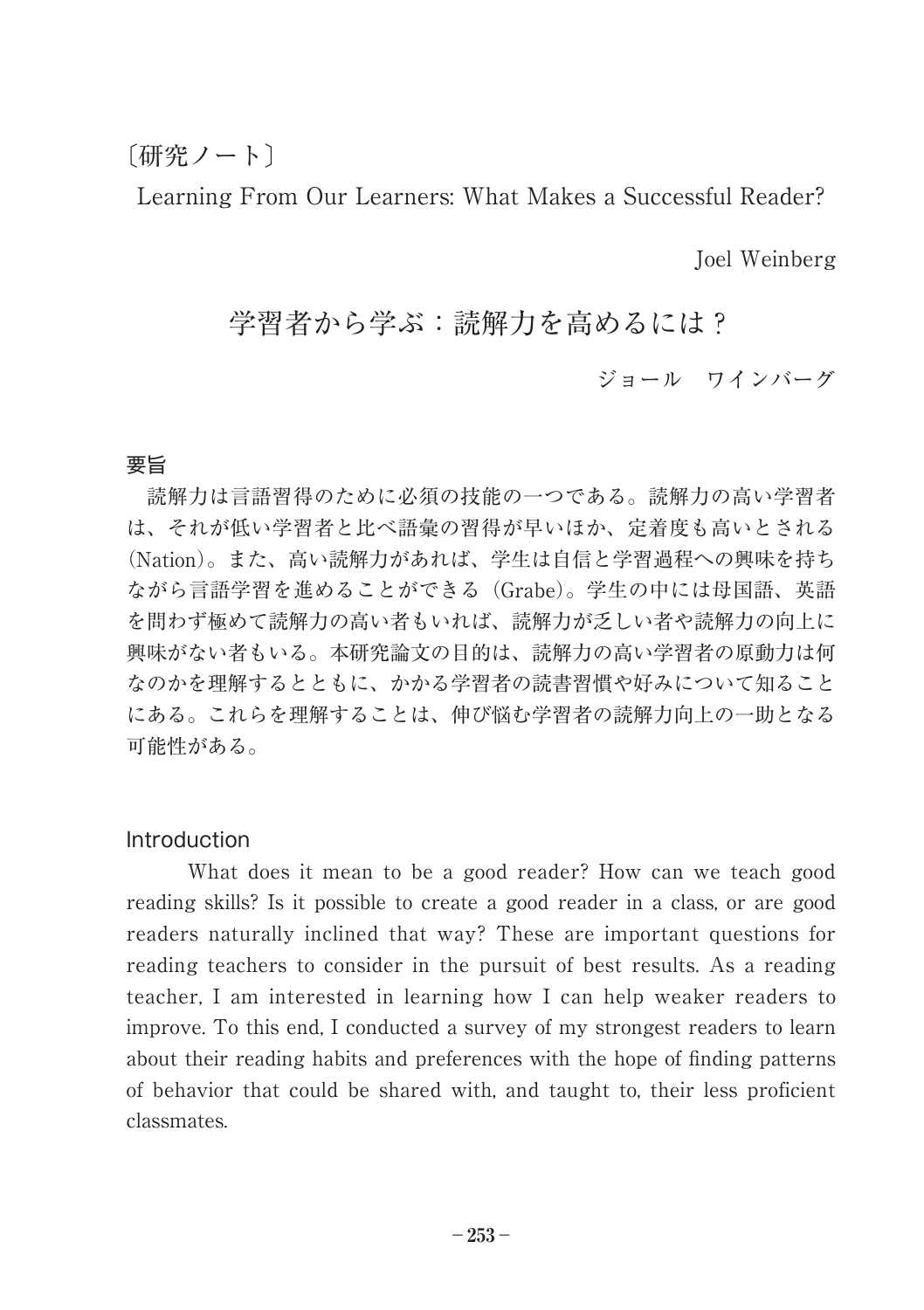#### **Background**

As part of my 4-skills English classes, my students participate in an extensive reading program. They are required to read 100,000 words in graded readers per semester. Every decision beyond the number of words they must read in graded readers is left up to the students to decide. This means which books they choose to read, the themes, the reading level, the genre, the publisher, the time of day, the place they read, and the minutes spent per reading session are all freely decided by the students. To confirm that the students are actually doing the reading, I utilize an internet-based quiz website called Mreader.org (Weinberg).

In a typical semester, nearly all of my students reach the reading goal. In addition to that, 1 or 2 students in every class will far exceed the target I set. I have had students who read double, triple or even quadruple the number of words I asked them to read. Over the course of several semesters, I have been surveying these outstanding readers to learn more about what makes them such successful readers. Twentyfour students' answers to my survey questions are written below, along with my commentary.

#### Survey Questions and Answers

1.Do you like reading in your native language? Yes / A little bit / No

| - -<br>AC<br>い | <b>DIL</b><br>$\cdots$ |  |
|----------------|------------------------|--|
|                |                        |  |

If you answered yes, what kinds of material do you like to read? (The alphabetical answers correspond to those in the section below)

- A. Novels, self-help books, and mystery novels
- B.Books
- C. Recently I like Japanese history, especially at the end of the Edo era
- D. I like non-fiction stories
- E.Novels
- F.Mostly fantasy novels or science fiction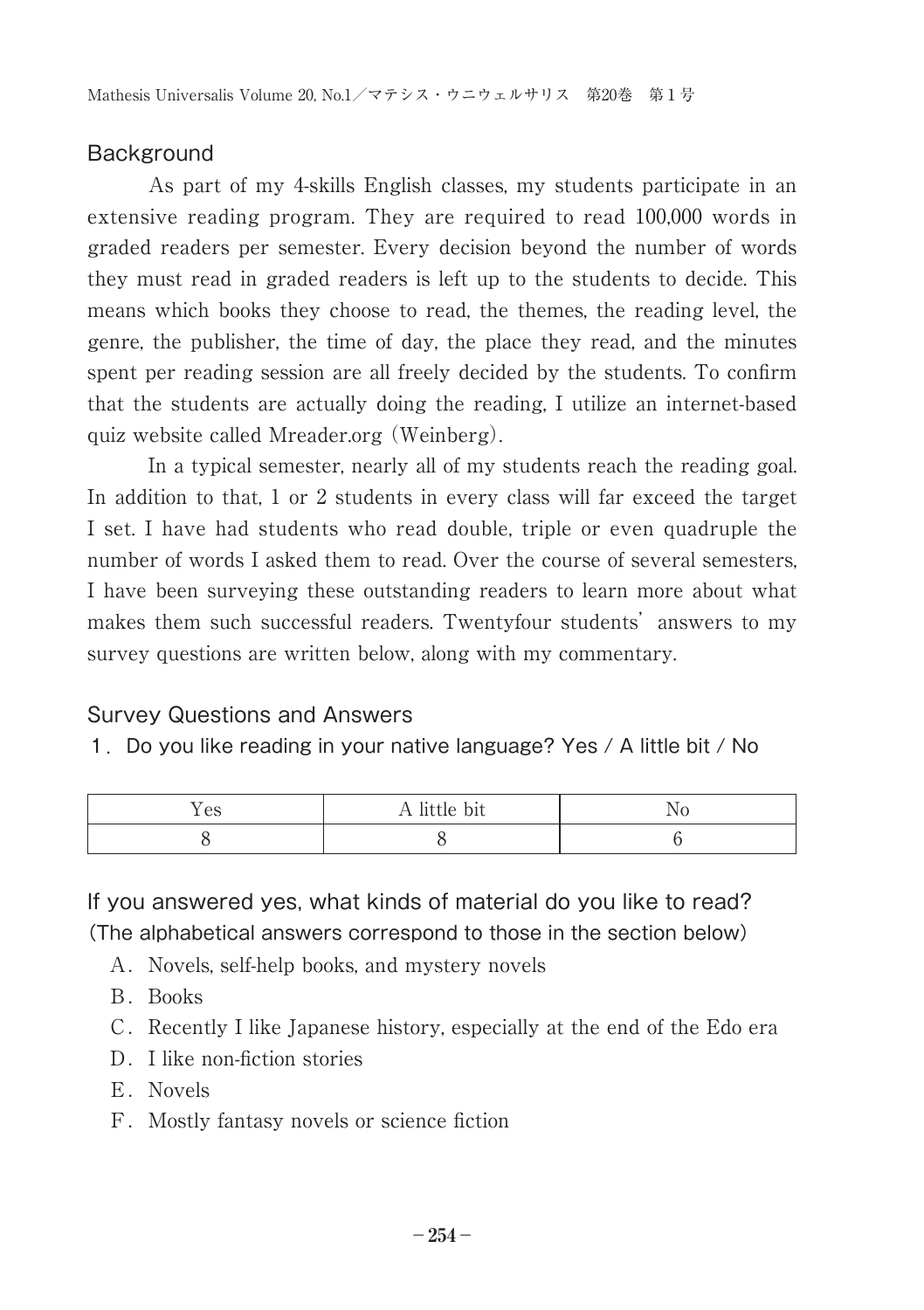If you answered yes, how many hours do you read for fun per week?

- A.1-2 hours of pleasure reading because she is too busy with other assignments
- B.5 hours
- C.8-10 hours on the train
- D. Less than 1 hour per week
- E.5 hours per week if I have time
- F.At least 20 hours per week

### Analysis:

Considering that this survey was given to highly proficient readers, I expected far more students to enjoy reading in their native language. The fact that only 38% of respondents answered unequivocally in the affirmative was surprising. Additionally, I expected that these strong readers would spend far more time reading each week than they indicated. Again, this was a surprising result, however, several students said that although they like reading in their own language, they couldn't find the time in between their assignments to read for pleasure.

### 2.Do you like reading in English? Yes / A little bit / No

| AC<br>エレビ | TT HILLIC DIL |  |
|-----------|---------------|--|
|           |               |  |

If you answered yes, what kinds of material do you like to read? (The alphabetical answers correspond to those in the section below)

- A.I usually read romantic stories because the the plot is usually easy to understand and there are not so many characters. That helps me continue to read books.
- B.Books or interview articles
- C.I like reading material which is involved in M-reader
- D. Fiction
- E. Mostly fantasy novels or science fiction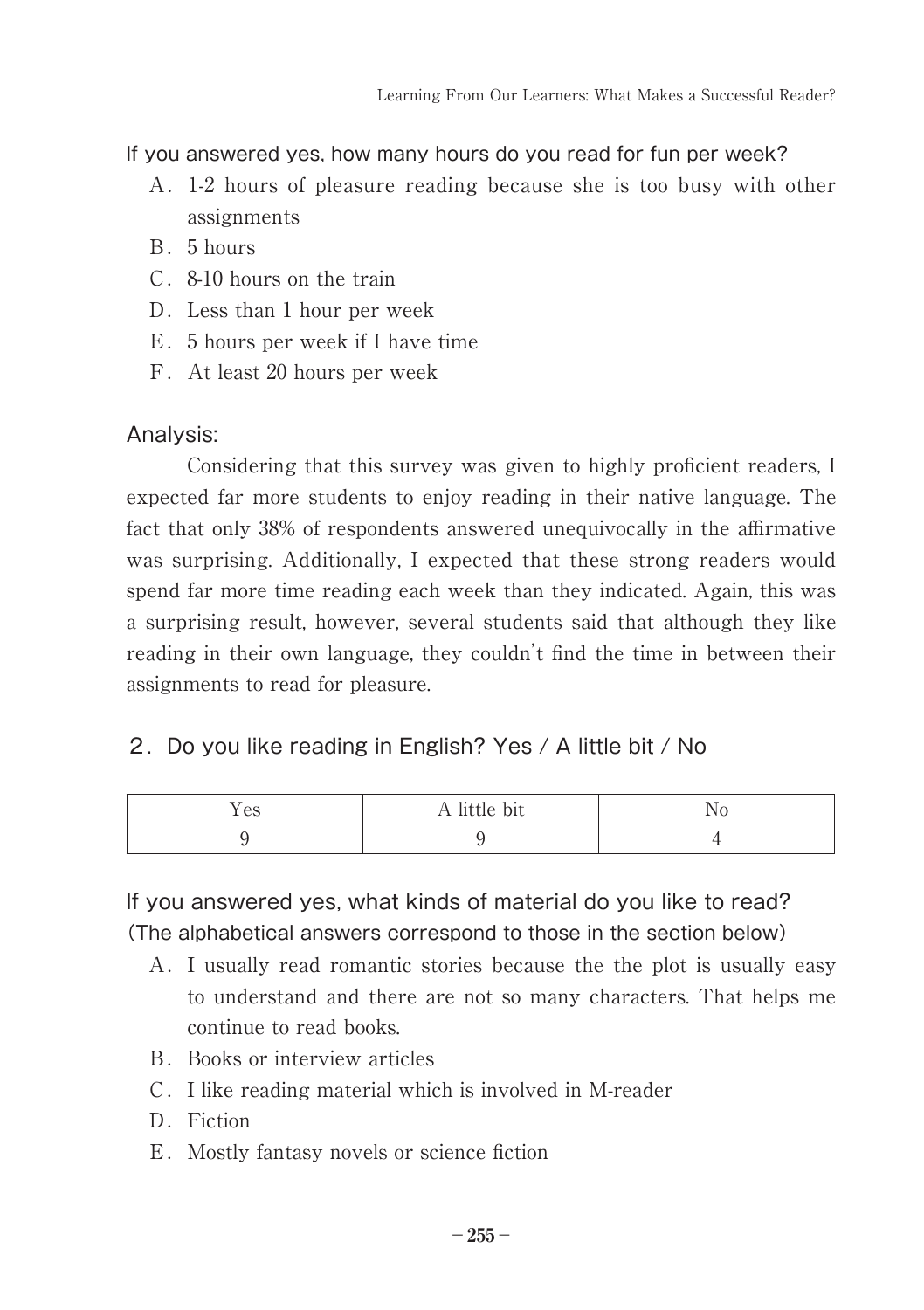#### If you answered yes, how many hours do you read for fun per week?

- A.At the beginning of the semester I read in English for more than five hours every week to get as many words as possible (on Mreader). However, now I just spend one or two hours extensive reading per week.
- B.5 hours
- C.About 4-7 hours per week
- D. At least 20 hours per week

#### Analysis:

The results of this question were nearly the same as question 1, and that is to be expected. Students who like to read in their own language also like to read in English. It is a little surprising that the number of students who don't like to read in their native language is slightly higher than those who don't like to read in English. My guess is that the materials they read in English are simpler than those in their own language, and therefore more relaxing and non-demanding. The question did not ask if the English they were reading was for pleasure or for my extensive reading assignment. I would assume it is for the latter, and therefore the texts were always graded readers.

- 3.What kind of books did you most like to read for extensive reading? Why?
	- A.Cinderella, Wizard of Oz, Romeo and Juliet, and other famous books
	- B.Adventure stories (3 students) where I could feel the atmosphere of overseas and nature
	- C.Detective stories (2 students) and love stories because I can see the reasoning and the stories are easy to understand characters' feelings
	- D. Biographies because I can learn about the people and horror books because I can read them quickly
	- E.Novels are fun to read
	- F.Fantasy and Sci-fi (2 students)
	- G.Culture travel and foreign countries
	- H.Classics because they are famous and interesting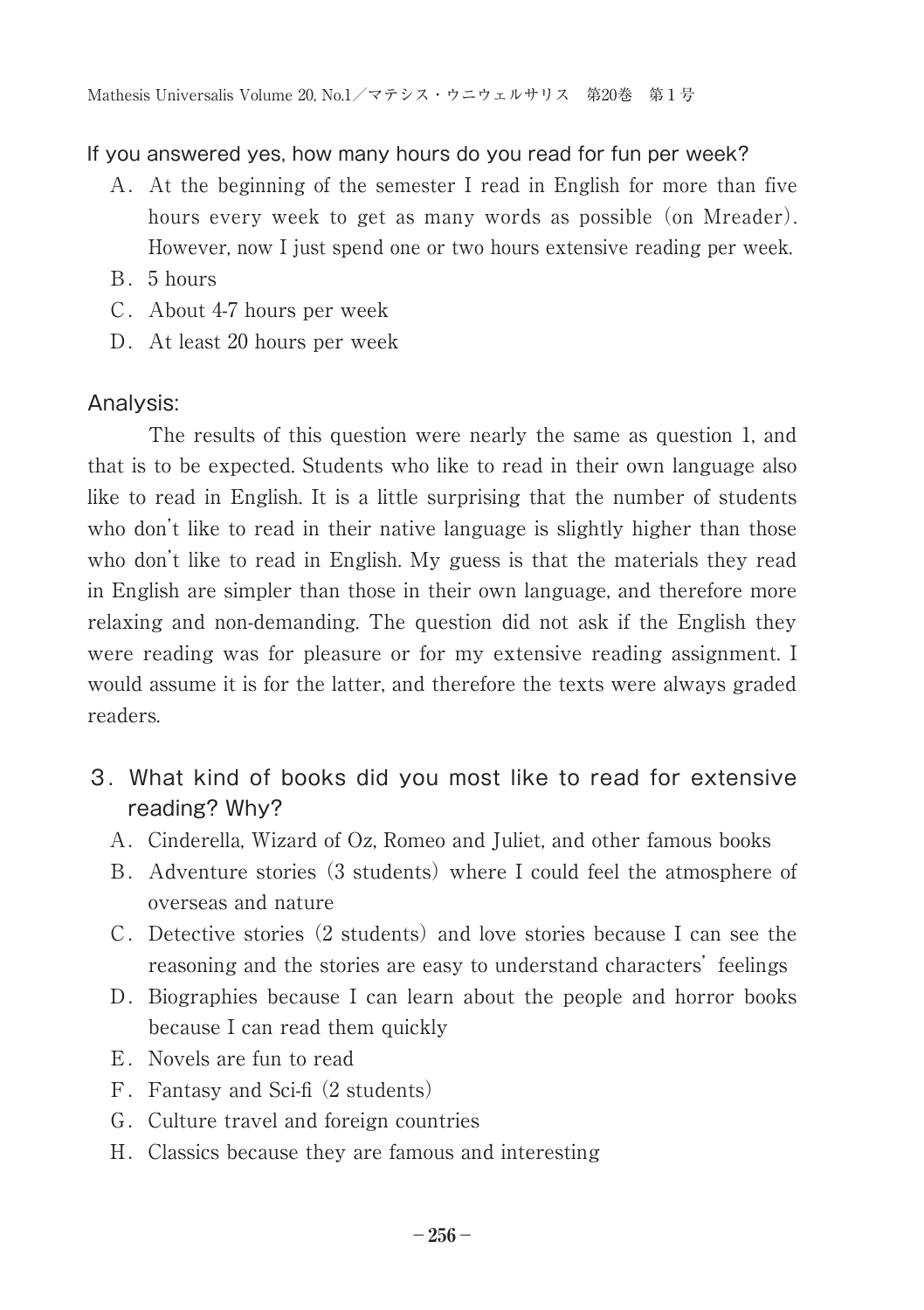- I. Romantic stories (they are easy) and books that explain nature and culture (for the vocabulary)
- J.Mystery
- K.Culture and history
- L.Family stories and love stories
- M. Adventure, family, animal stories
- N. Romantic love stories are easy to understand
- O.Short stories with few character because they are easy to understand (2 students)
- P.Movies because they are easy to understand and watch the movie later
- Q. Survival and adventure stories are easy and exciting
- R.Mystery and adventure
- S.Classics are really famous and I felt I had to read them because it would make me look highly educated

#### Analysis:

Nearly all of the students' responses showed that they read strategically, regardless of the genre. This means they chose books in which they knew they could pass the quiz and receive credit for their effort. This is a smart idea and one that less savvy readers don't understand very well. If a student feels she is not understanding a book, she should feel comfortable putting it down and choosing a more appropriate book. Too often students try to read books that are too difficult for them and then get frustrated because they cannot understand the book well enough to pass the quiz. Such students quickly give up reading and don't reach the heights of their more successful classmates. I was interested to see there was such a diversity in the type of books the students chose. There was no one overwhelming favorite among these 24 students, although detective, adventure, and romantic stories were chosen by several students.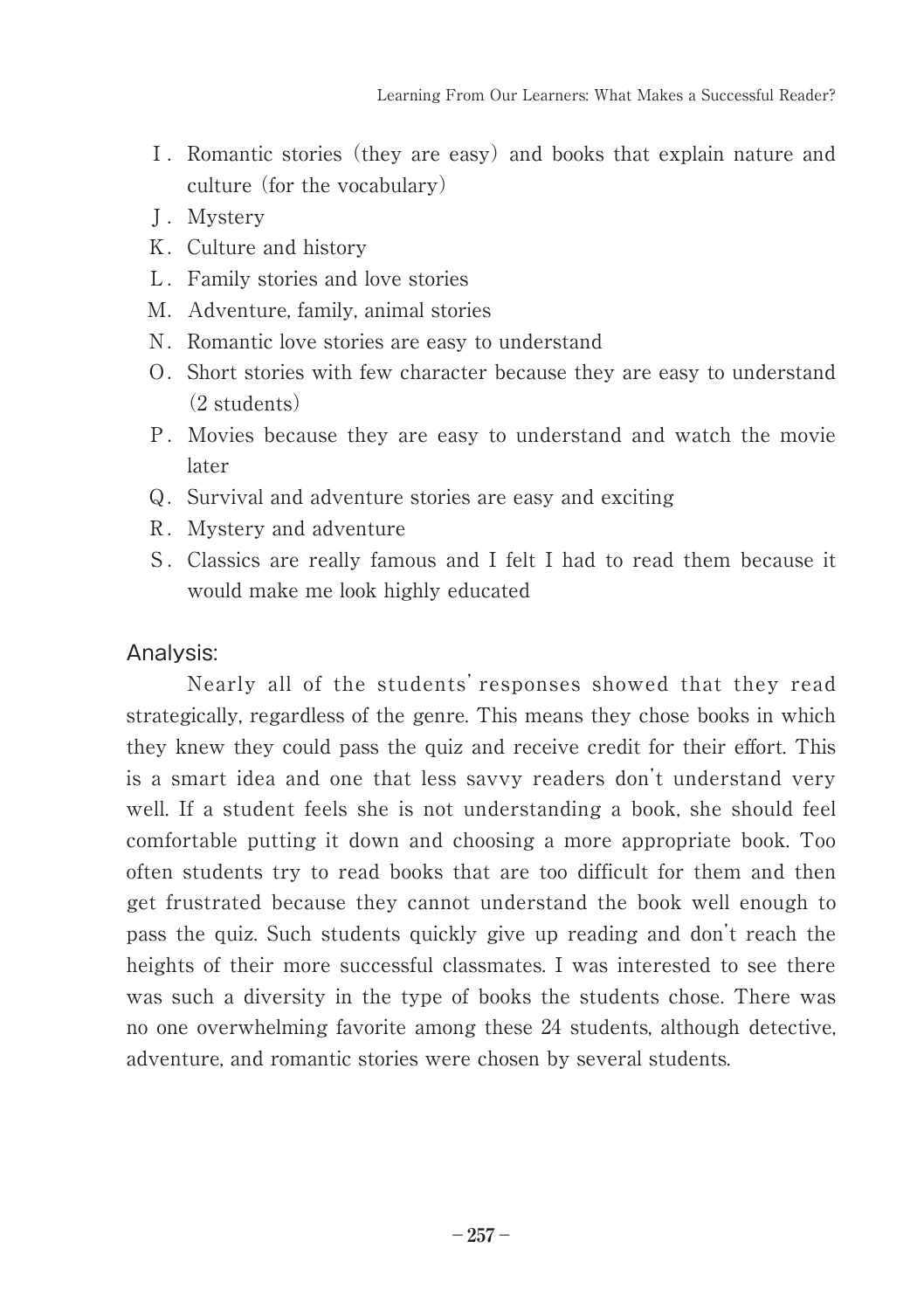4.Did you notice any difference in the books depending on the publishing company (Penguin, MacMillen, Cambridge, Oxford, etc.)?

| Difference Noticed                                                           | Number of Students |
|------------------------------------------------------------------------------|--------------------|
| No difference                                                                | 14                 |
| Penguin is more academic                                                     |                    |
| Penguin vocab is easier                                                      |                    |
| Penguin vocab is more difficult                                              |                    |
| MacMillen had more pictures                                                  |                    |
| MacMillen had no word count                                                  |                    |
| Oxford because he liked horror stories and Oxford published<br>more of those |                    |

### Analysis:

The answers to this question were varied, however, the vast majority found no difference among the different publishing companies. Those students who did mention differences disagreed about what was different (was Penguin easier or more academic?). The take away from these answers is there is generally no difference between the publishing companies.

5.What things did you look for when you were choosing a book to read? (Level, genre, length, publisher, cover art, number of characters, etc.)?

| Point of Interest        | Number of Students |
|--------------------------|--------------------|
| Length                   | 12                 |
| Level                    |                    |
| Genre                    |                    |
| Cover Art                |                    |
| Interesting Introduction |                    |
| Publisher                |                    |
| Title                    |                    |
| <b>Short Stories</b>     |                    |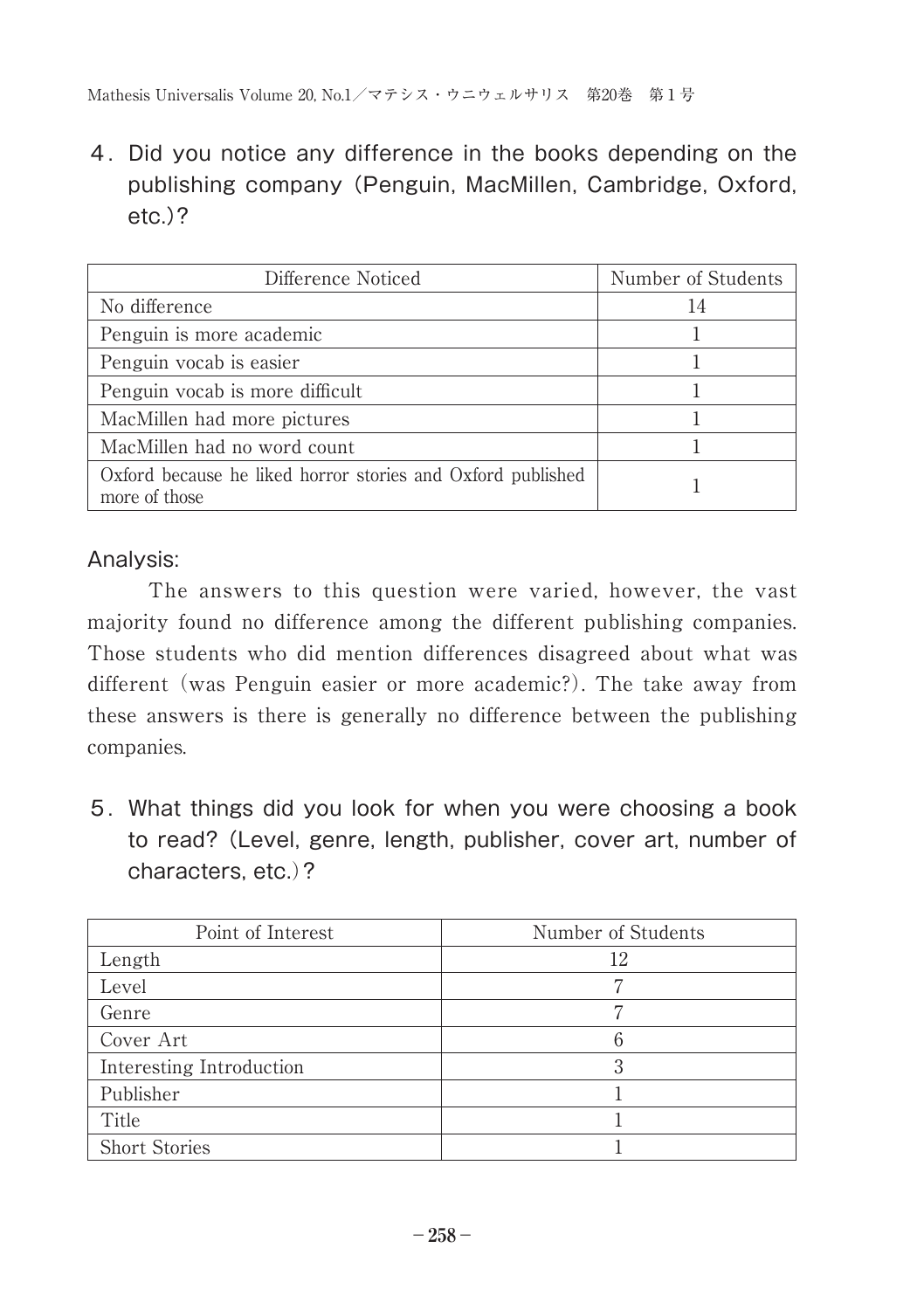#### Analysis:

Students were allowed to choose as many answers to this question as they wanted. The most common answer was length, followed by level, and (surprisingly) cover art. I mentioned before about these students being strategic readers, and that means they made good choices when deciding which books to read. They based their decision on the length of the book which closely correlates to the level of the book too. If the book was too long, they would not be able to remember all the events and would not be able to pass the quiz. If the book was too short, it was likely too easy for them and somewhat boring. This shows the importance of reading the appropriate level of book to being a successful reader.

# 6.Which level best describes the books that you read? Above my level / At my level / Below my level / Much below my level

| Above my level | At my level | Below my level   Much below my level |
|----------------|-------------|--------------------------------------|
|                |             |                                      |

#### Analysis:

Successful readers are aware of their level and choose to read books that are at or below their level in order to pass the reading quizzes. This is a predictable result, but also an informative result that is worth sharing with students at the beginning of the semester. The choice of which book to read can determine success or failure with reading.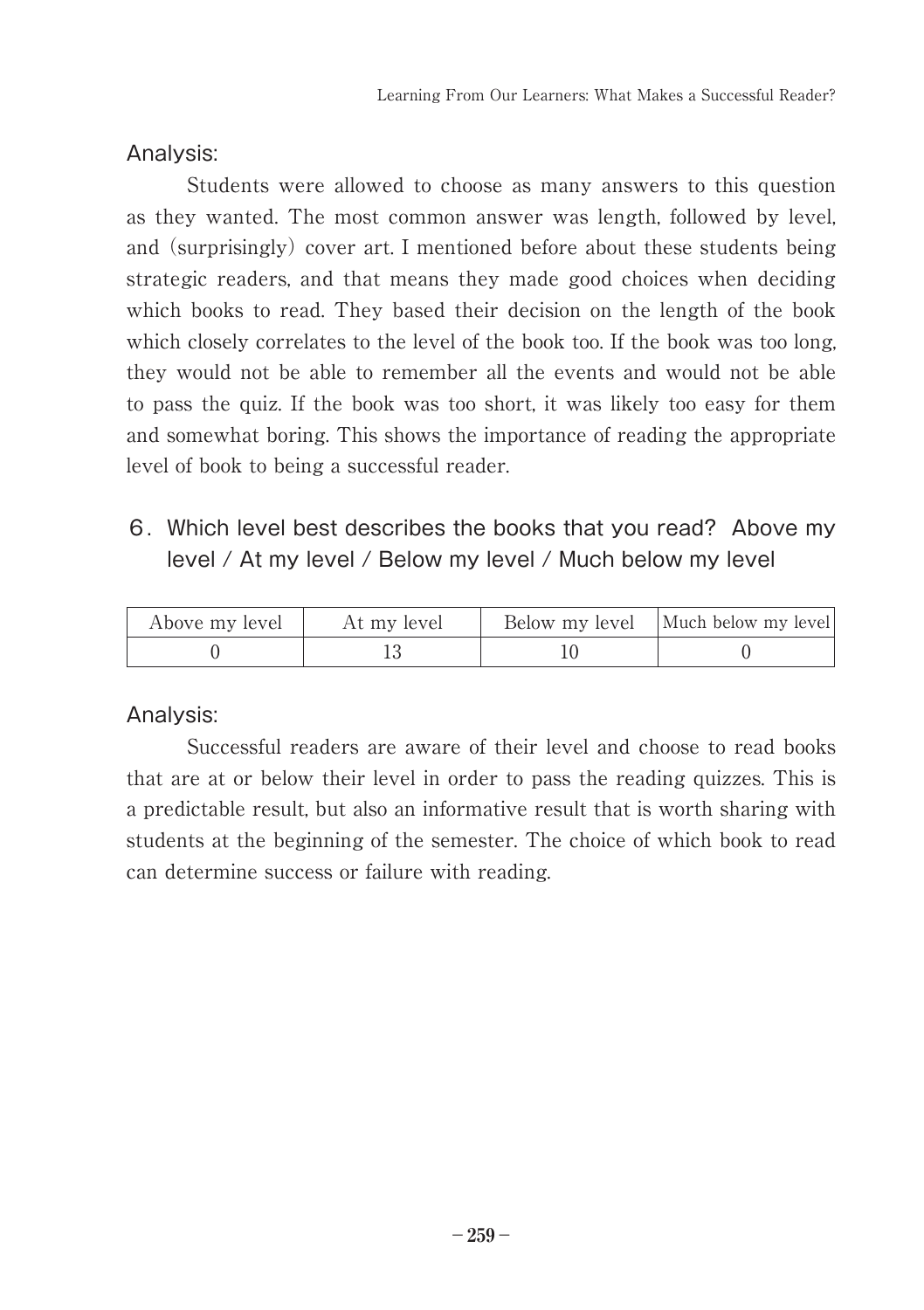| Reason                                                                    | Number of Students |
|---------------------------------------------------------------------------|--------------------|
| Could enjoy reading it without stress                                     | 5                  |
| Did not want to fail the quiz                                             |                    |
| Could read it quickly and pass the test and I didn't get bored            |                    |
| Too easy would be boring $\ell$ too difficult would be too hard           | 3                  |
| Easy books didn't require dictionaries and I didn't get bored             | 2                  |
| At my level could help me improve my reading skills                       |                    |
| Interesting                                                               |                    |
| Comfortable                                                               |                    |
| By chance                                                                 |                    |
| Chose the book depending on how much time she had<br>available to read it |                    |
| Easy books help me increase my reading speed                              |                    |

### 7.Why did you choose to read those books (in question 6)?

# Analysis:

The results of this question clearly show the priorities for the students. Their primary concern was reading quickly and enjoyably without any stress. They also placed a premium on passing the book quiz so that they could get credit for their effort. This is completely predictable and expected of successful readers. The lesson to learn here is that even though the students are successful readers, that does not mean they choose books that are above their level for extensive reading. Instead they recognize the importance of finding a level that they are comfortable with so that they can read smoothly and continuously until they finish it.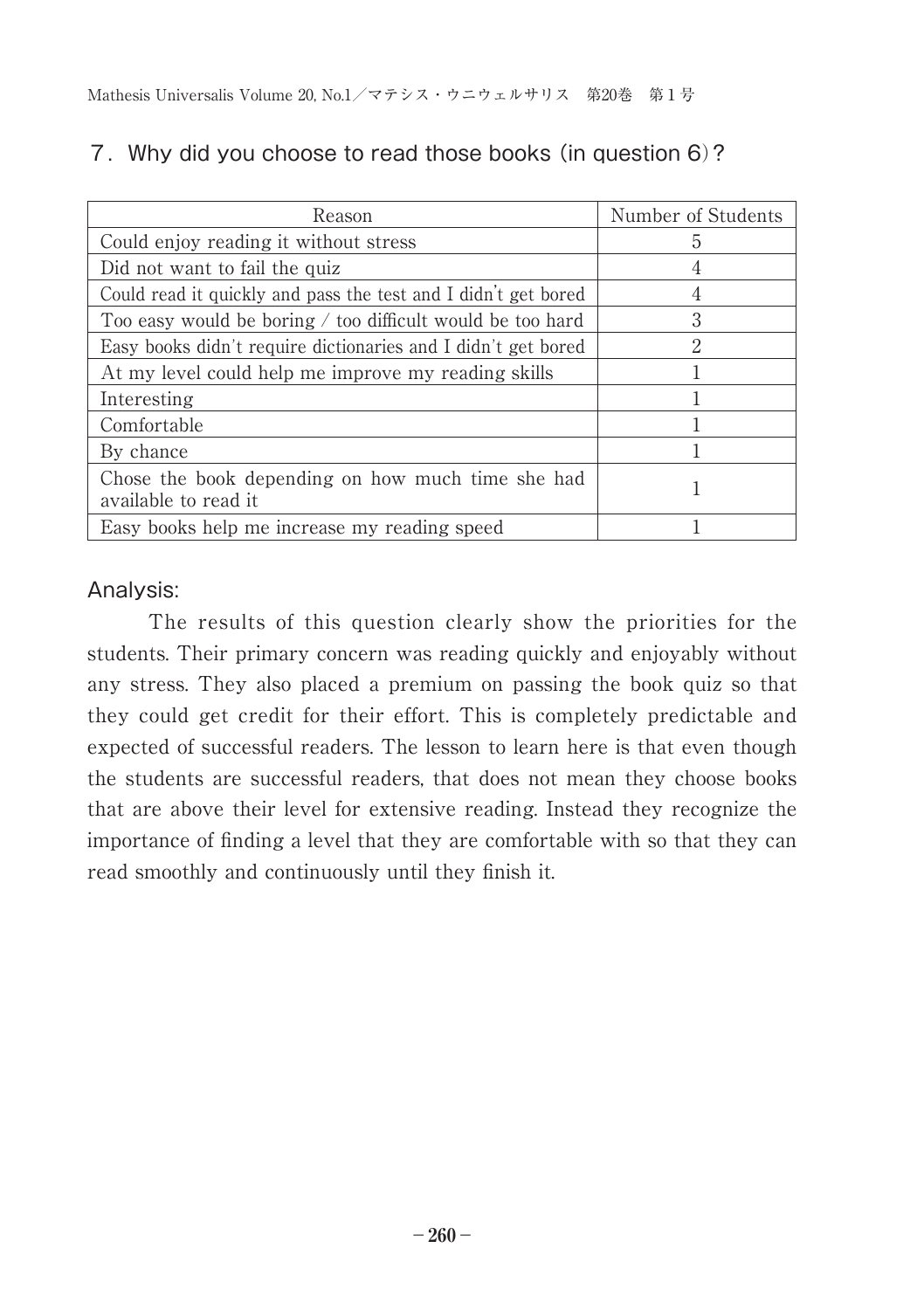| Yes                                                                                   | No                                                                                    |
|---------------------------------------------------------------------------------------|---------------------------------------------------------------------------------------|
| 18                                                                                    | 3                                                                                     |
| A. I could read many books and see<br>the difference between Japanese<br>and English  | Didn't like the deadlines<br>A<br>B. Reading is hard<br>C. Questions are too detailed |
| Collecting words is good motivation<br>В.<br>$(2 \text{ students})$                   | D. Minor details were hard to remember                                                |
| C. Provided motivation to keep studying<br>$(2 \text{ students})$                     |                                                                                       |
| D. Enjoyed reading during commute time.                                               |                                                                                       |
| E. Motivated by classmates' success                                                   |                                                                                       |
| F.<br>Easy to use                                                                     |                                                                                       |
| G.<br>Enjoyed watching the word count<br>increase                                     |                                                                                       |
| H. Felt satisfaction passing quizzes                                                  |                                                                                       |
| I. Could confirm her understanding                                                    |                                                                                       |
| Could see classmates' word count<br>and that was motivating                           |                                                                                       |
| K. Can see exactly how many words I<br>read (4 students)                              |                                                                                       |
| L. The books were easy                                                                |                                                                                       |
| M. If not for Mreader I would not read<br>any English books                           |                                                                                       |
| N. Good opportunity to read famous books<br>O. Collecting covers was fun and exciting |                                                                                       |

### 8. Did you enjoy using Mreader.org? Why / Why not?

#### Analysis:

The overwhelming majority of students enjoyed using the Internetbased quiz site Mreader. This answer is hugely reassuring because Mreader is an essential component of my extensive reading program. Certainly it is possible to use other means to assess the students' performance but Mreader is without question the simplest for students and teachers to use. If the students do not approve of the system, they would likely not try as hard to reach their reading goals and the whole program would be less successful. The reasons why the students enjoyed the program are listed in the table, with the most common answer being that they can see exactly how many words they have read. This answer shows that the students are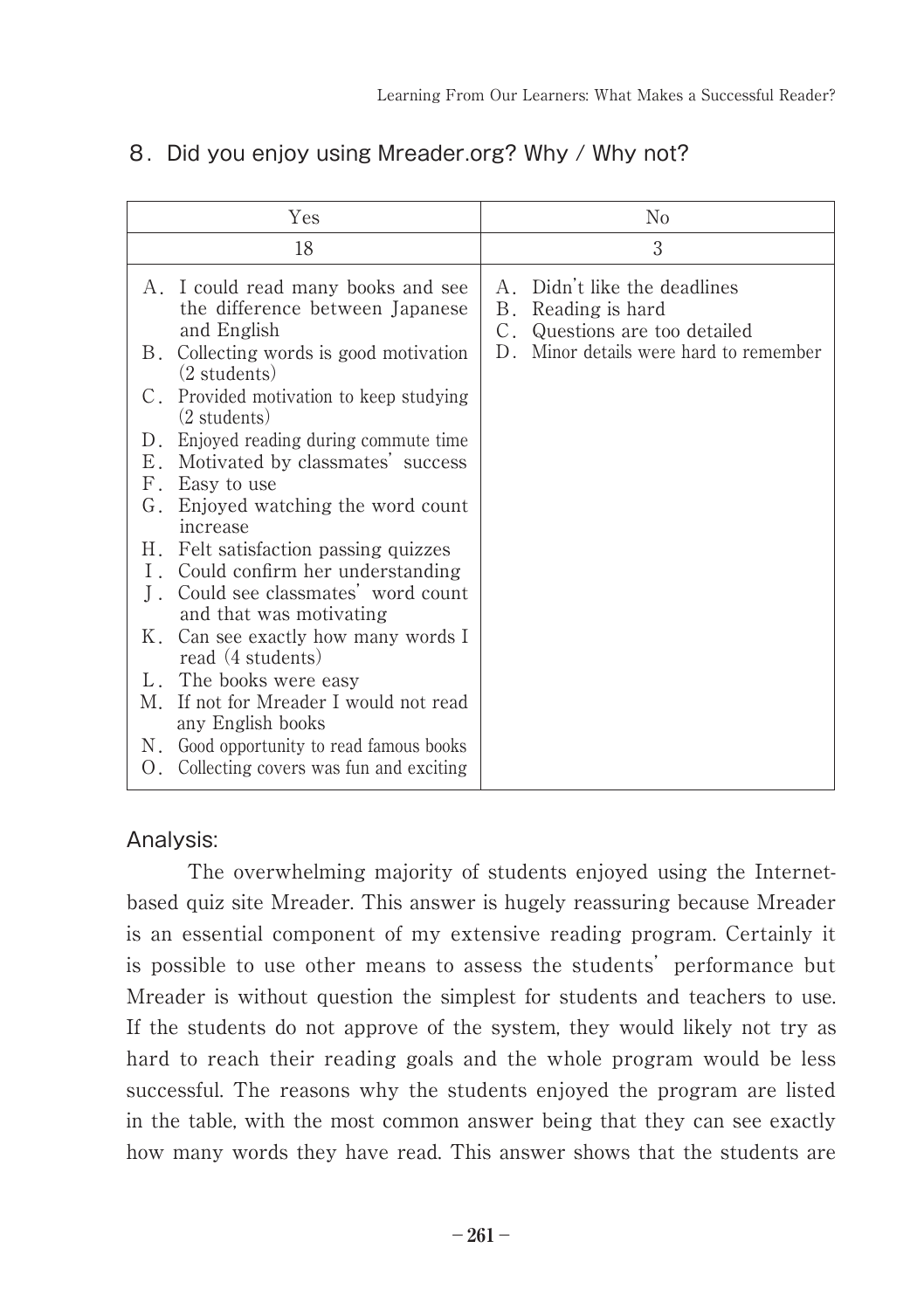goal-oriented and keenly aware of what they need to do reach their reading targets. Students who did not like using Mreader were less enthusiastic about reading in general. On the other hand, the most common answer among students who liked using Mreader was that it allowed them to monitor their progress book-by-book. This is why Mreader is a key part in promoting positive outcomes in extensive reading.

9.Do you think you would have read as much if I had asked you to write a book report about each book that you read? If yes, please explain.

| Yes                                                                                                                                                                          | No                                                                                                                                                                                                                                                                                                                                                                                             |
|------------------------------------------------------------------------------------------------------------------------------------------------------------------------------|------------------------------------------------------------------------------------------------------------------------------------------------------------------------------------------------------------------------------------------------------------------------------------------------------------------------------------------------------------------------------------------------|
| 3                                                                                                                                                                            | 18                                                                                                                                                                                                                                                                                                                                                                                             |
| A. Because I would have to know<br>about a book deeply<br>B. I could get more experience in<br>writing English, not just reading it.<br>C. Because I want to write precisely | A. I have to know the story more to<br>write a book report<br>B. It would take time and destroy the<br>fun in reading<br>C. It is more troublesome than Mreader<br>D. A book report would feel like homework<br>E. I would write about books that I like<br>but wouldn't read as much<br>F. It would be hard to write so many<br>book reports<br>G. I would choose shorter and easier<br>books |

### Analysis:

The results of this question symmetrically mirror the previous question. Again a majority of students concurred that writing book reports for each book they read would be impractical and would not lead to better (or even equal) results. Successful readers like reading, but not always writing about what they read. There were a few students who said they would have read as much even if they were asked to write a book report, but I am skeptical given what I know about my students' attitudes towards writing homework.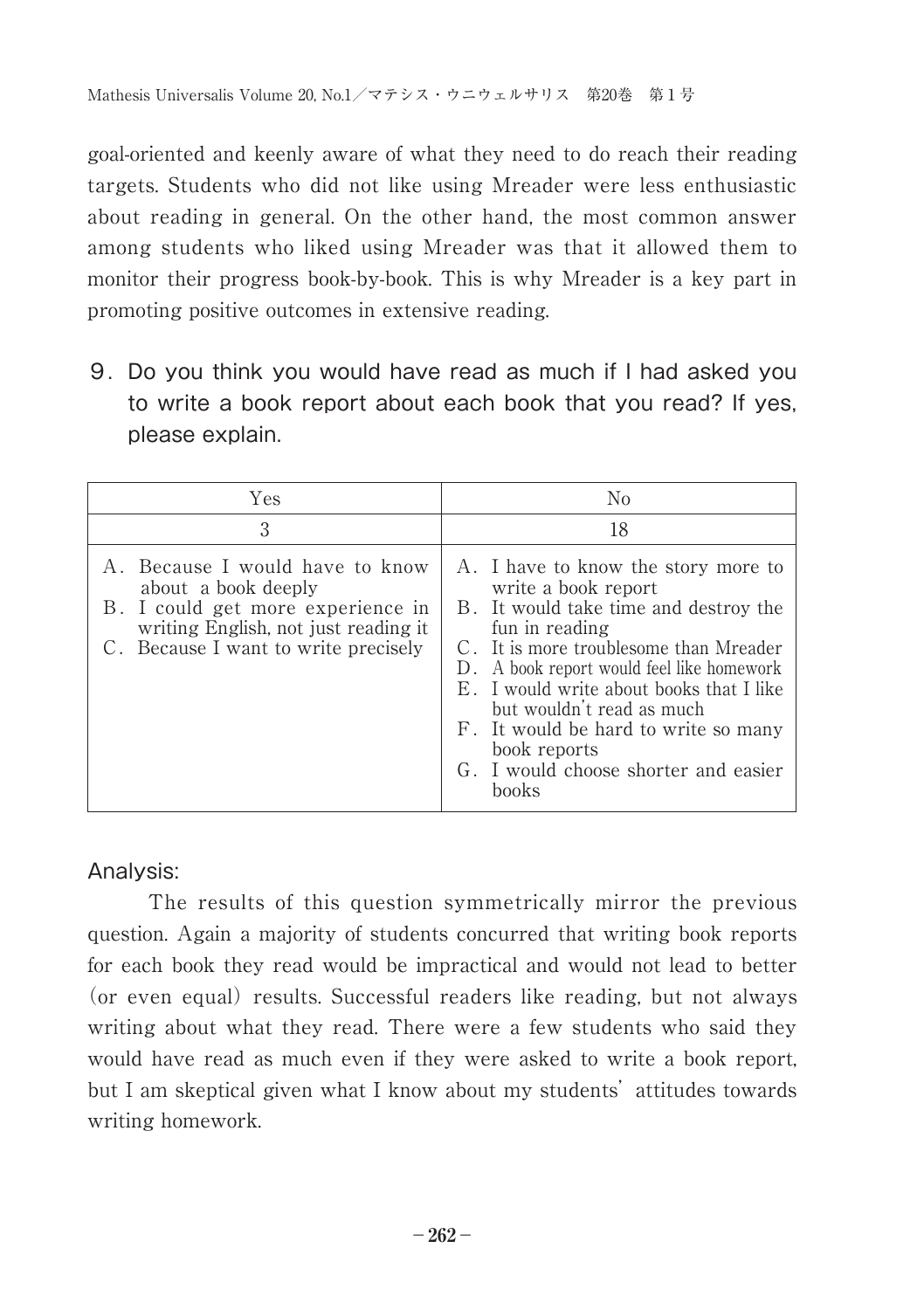# 10. Did you enjoy collecting the book covers every time you passed a quiz? Yes/ Didn't matter

| es | .<br>didn t matter<br>ᅩ |
|----|-------------------------|
|    |                         |

#### Analysis:

This feature of Mreader was added a few years ago specifically to motivate the students. The idea is that the students gain a sense of accomplishment and progress by seeing the book covers of the books they have read. The students have told me that they really like seeing the book covers represented on their pages because it feels like a badge of merit, and something that they could feel proud about. The answers to my survey question reflect that feeling, and the only surprise is the students who said that it didn't matter to them either way.

# 11. Did the idea of receiving extra credit in my class motivate you to read more? Yes/ Didn't matter

| es | $\cdots$<br>It didn't matter |
|----|------------------------------|
|    |                              |

Analysis:

I expected the answer to this question to be unanimous. The only surprise here is that 100% of the students were not motivated by the idea of receiving extra credit. A little bit of investigating reveals that some students answered both yes and no to the question. That means that at the beginning of the semester they felt one way, but as the semester progressed they changed their minds about the issue. It is natural to expect extra credit to be appealing and motivational for students, especially for an activity that they enjoy doing anyway. The lesson to be learned from this question is for teachers: providing extra credit encourages students to try harder.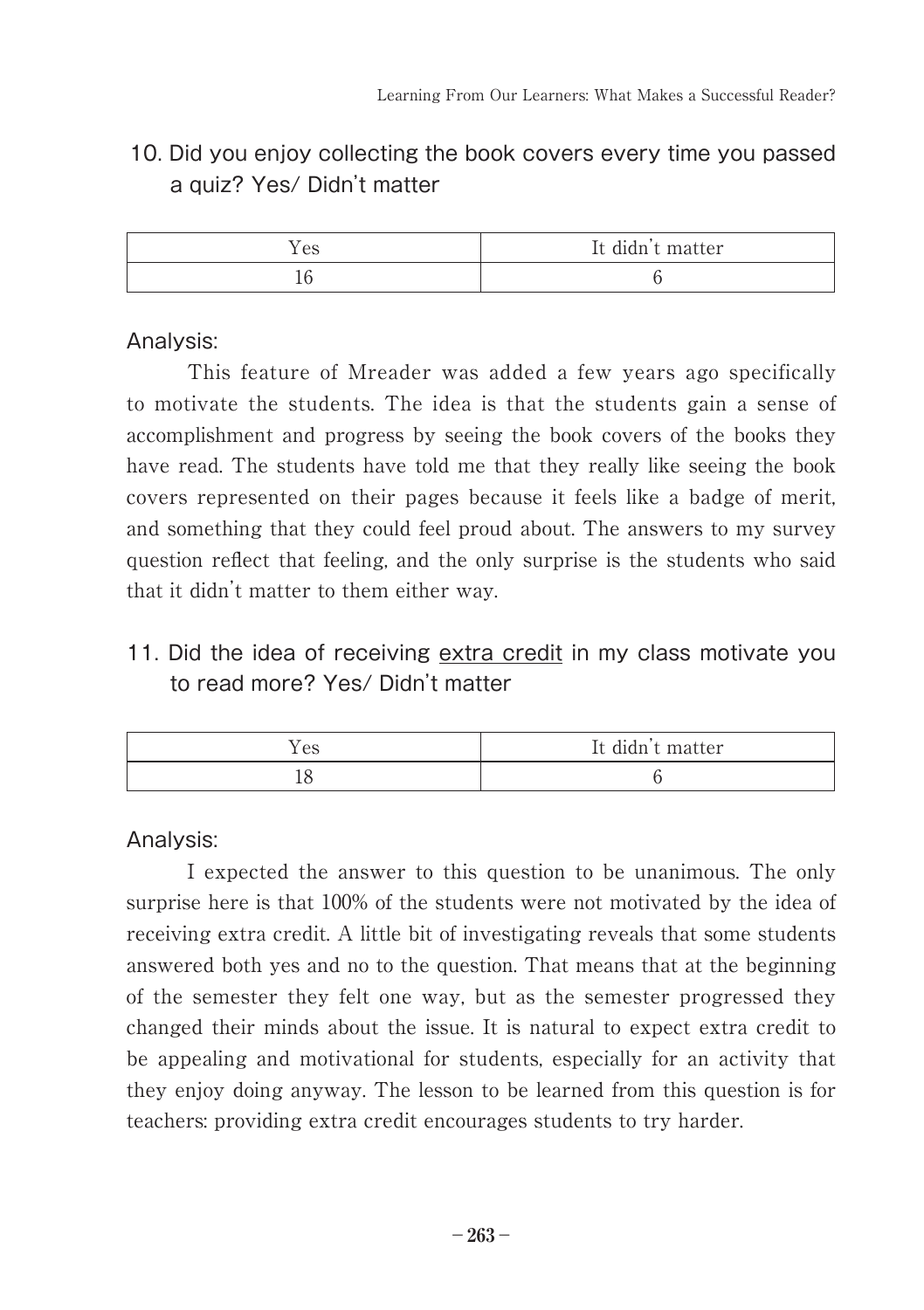# 12. Did you ever stop reading a book before you reached the end? If yes, why did you stop reading it?

| Yes                                                                                                                       | No |
|---------------------------------------------------------------------------------------------------------------------------|----|
| 12                                                                                                                        | 12 |
| a. I didn't like the contents<br>b. The book was too difficult<br>$(2 \text{ students})$<br>c. It was boring (4 students) |    |
| d. Many times. It was too difficult and<br>wasted my time                                                                 |    |
| e. I didn't have much time to finish<br>reading and I forgot the whole<br>story                                           |    |
| f. Some books have too many characters<br>and I could not remember all of them                                            |    |
| g. I had too much other homework<br>h. I didn't finish reading it before I<br>had to return it to the library             |    |

### Analysis:

The answer to this question were divided exactly evenly between yes and no. Strategic readers understand that continuing to read a book that they don't enjoy or understand serves no purpose and wastes time. That accounts for most of the "yes" answers. However, strategic readers also make good choices about which books to begin reading, so it makes sense that if the students choose their books well at the start they wouldn't need to stop reading them halfway through.

13. Did you ever fail a Mreader quiz even though you thought you completely understood the book? Yes / No. (If yes, please tell me the book title and maybe I can fix the quiz).

| $\sim$ $\sim$ |  |
|---------------|--|
|               |  |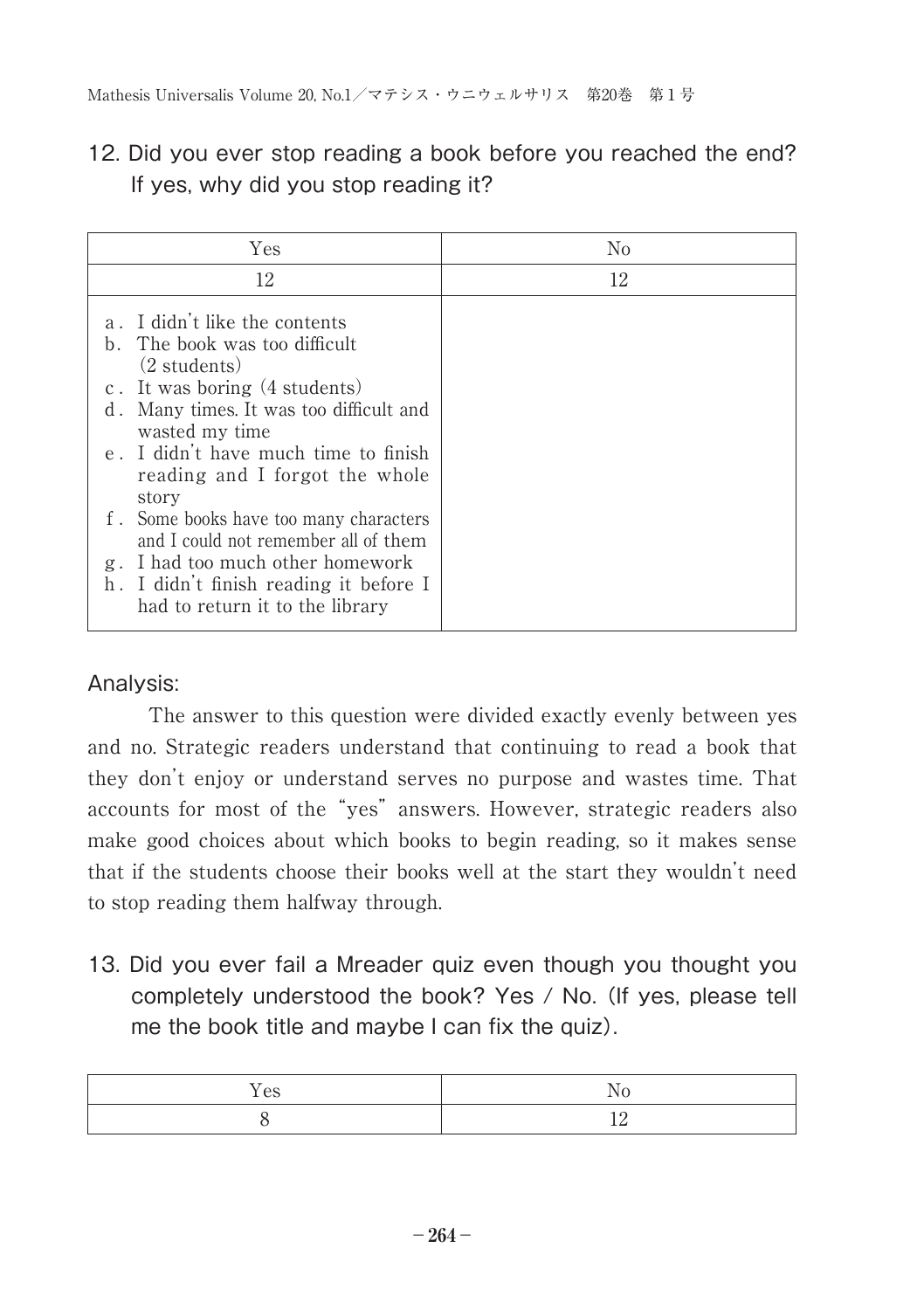Analysis:

The quizzes for each book are written by volunteer contributors from around the world. Efforts are made to ensure that the quiz questions are accurate and reasonable. Occasionally a poorly written quiz slips through which causes confusion and distrust of the whole program. When these quizzes are discovered they are quickly edited to fall in line with the standards of the website. It is unfortunate that mistakes do occur, but in every human endeavor there is that possibility. I always inform my students that there is a small possibility that the quiz is wrong and that if they notice any mistakes to let me know. Over the last 6 years, I have been told about three quizzes and those quizzes have been fixed. On the whole, the vast majority of the quizzes are correct. The majority of my students did not fail any quizzes when they thought they completely understood the book.

14. Do you think you will continue to read books in English even after our class is finished?

| - -<br>AC<br>v | Maybe |
|----------------|-------|
|                |       |

### Analysis:

The main purpose of my extensive reading program is to encourage the students to read. An additional purpose is to create an interest in reading which the students will take with them after the semester ends. If the students continue reading in English, they will continue to improve their ability and their confidence. Therefore, of all the questions on my survey, this was among the most important. While I am pleased to see that a large majority of the students answered "yes" or "maybe," I am a slightly discouraged to see that seven students said they would not continue reading in English after the semester ended. This result shows that being a good reader does not automatically equal enjoying the process of reading. I tried to encourage reading by allowing the students to choose their own reading materials, provided they chose graded reading books. I restricted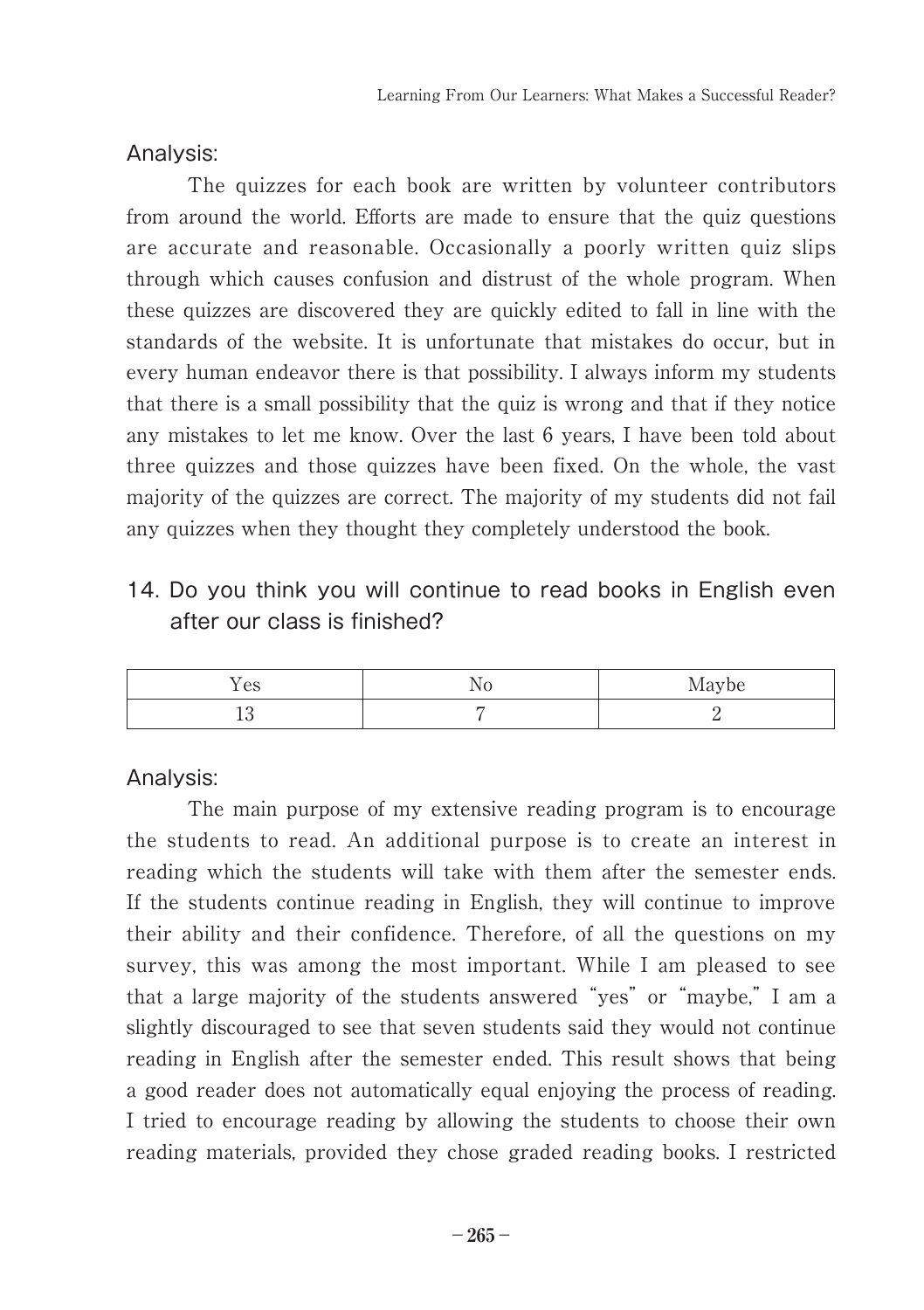the students' reading material to graded readers for several reasons. Firstly, the website Mreader.org only has quizzes for graded readers. Without the quizzes, I would not be able to measure how much the students understood the books they read, or how many words they read. There are many more good points of graded readers: they help readers focus on vocabulary and grammar that are within the students' comprehension; the stories in graded readers are accessible to the students because they are easily understandable; they improve students' confidence in reading (Pesce). It is possible that these students would have answered differently if they were allowed to read materials other than graded readers. This seems unlikely, however, because the question was very open and asked generally if the students would continue to read books in English. Therefore, it seems that those reluctant readers simply do not enjoy reading, in spite of the fact that they are good at it. There were (and perhaps will always be) students who do not enjoy reading and that cannot be changed over a 15-week reading program. Perhaps if reluctant readers were pushed to read for the entire year they would start to love reading, but that question must be left for another research project.

Feel free to write any other comments you have about reading. Thank you!

- 1.At first, I did not like reading books. However, M-reader was a good opportunity for me to read books. Therefore, I will keep reading books after class is ended.
- 2.I have felt that my reading speed is absolutely faster than before I started this extensive reading. I really appreciate you because this reading task has made my English ability improve
- 3.I really enjoyed reading this year
- 4.I got interested in Sherlock Holmes because of M-reader!
- 5.I think extensive reading is a very good way to improve reading skills. A library in this campus should have more books for it.
- 6.I didn't have enough time to study English due to studying a second foreign language and activities of seminar. However, my TOEIC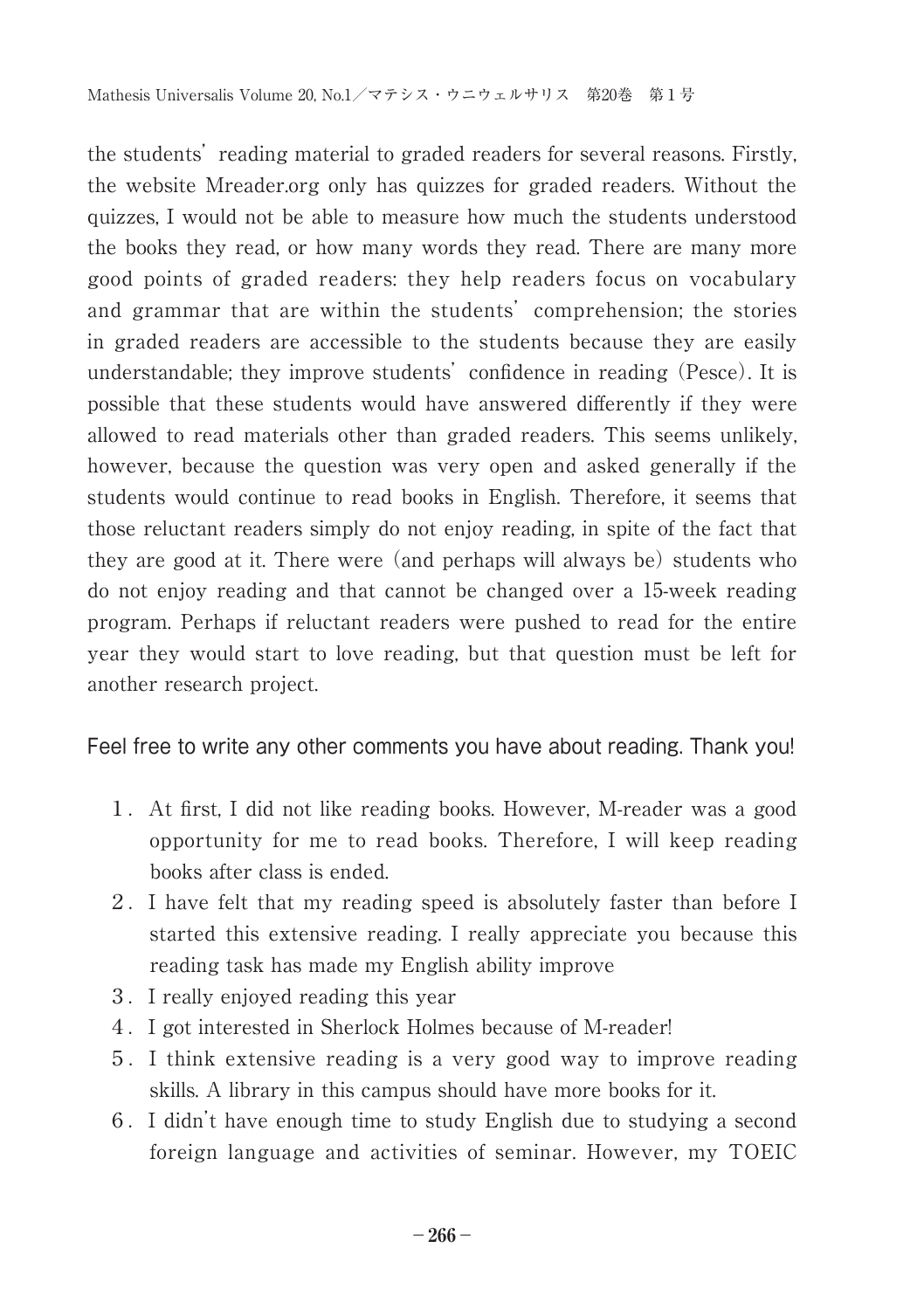score was higher than it was last year (my score increased by 100 points!) I was really surprised at the result. It was absolutely thanks to reading. I felt reading books is more fun than just studying English with textbooks. I just started reading instead of using my cellphone on the train. There were no difficulties for me, so I want to keep this good habit.

#### Analysis:

The importance of extensive reading (and the Mreader website) comes through clearly in the comments above. The first student speaks to the ability of the website to motivate uninterested students into reading more books. This is an unambiguous virtue that all teachers should be made aware of. The second student asserts that the more reading she does, the faster she becomes at reading. Again, this is a good thing. The inference that can be made from the third student's comment is that this year was more enjoyable than previous years because of Mreader. When students enjoy the process it becomes intrinsically rewarding and that helps propel the virtuous circle of learning. The student who wrote the fourth comment has developed an interest in the Sherlock Holmes series, which is likely to lead to more reading in the future. The fifth student will hopefully ask the library to order more books to further his opportunities to read. The sixth student credits all the reading she did for Mreader for improving her TOEIC score by 100 points. I can not help but feel satisfied by all this positive feedback.

### Conclusion

Reading has been shown to improve language acquisition. Reading helps students learn vocabulary, build confidence, improve reading fluency, and maintain interest in the learning process. Some students are better readers than others, so the intention of this research paper was to understand what motivated successful readers so that I could better assist my less proficient students. In the process of analyzing this data, I learned that using the website Mreader.org significantly encourages more reading. Compared to asking students to write book reports after they finished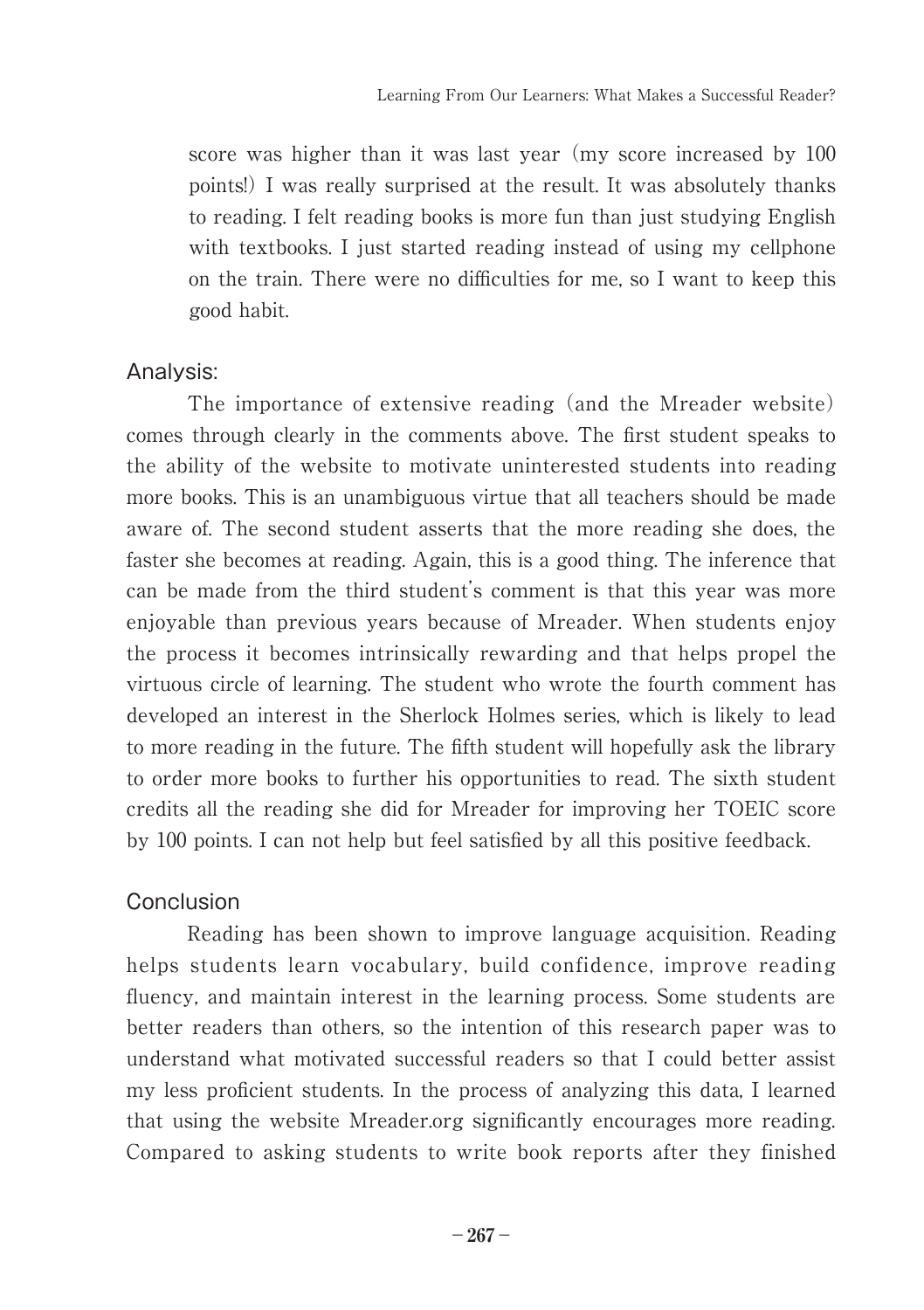reading a book, my students overwhelmingly prefered the website option. Additionally, awarding extra credit for reading beyond the target goals was (unsurprisingly) motivational for a majority of my students. It is interesting to note that only 8 out of 24 respondents said that they liked reading in their native language, and 9 students said they enjoyed reading in English. The majority of the students who answered my questionnaire either did not enjoy reading or only enjoyed it a little bit. In spite of that, these students read an exceptional amount of words during the course. It would appear that their desire for extra credit, combined with the website motivated them to read even more than was required. Additionally, these students were very tactical with their reading choices. The decision about which book to read is completely left up to the students, but they need to have proper guidance so that they don't attempt to read books that are too difficult. It does not take a "natural" reader to be successful with extensive reading. Instead, it takes a strategic reader. My successful students chose books that they could easily read and that would keep their interest. They were aware of their level and successfully chose books that were within their comprehension. If they did not enjoy a particular book, they knew they could freely put it down and start a new one. These reading decisions led to superior results and should be shared with other students. These are the lessons that can be learned from my research and can help future students read more books in my classes.